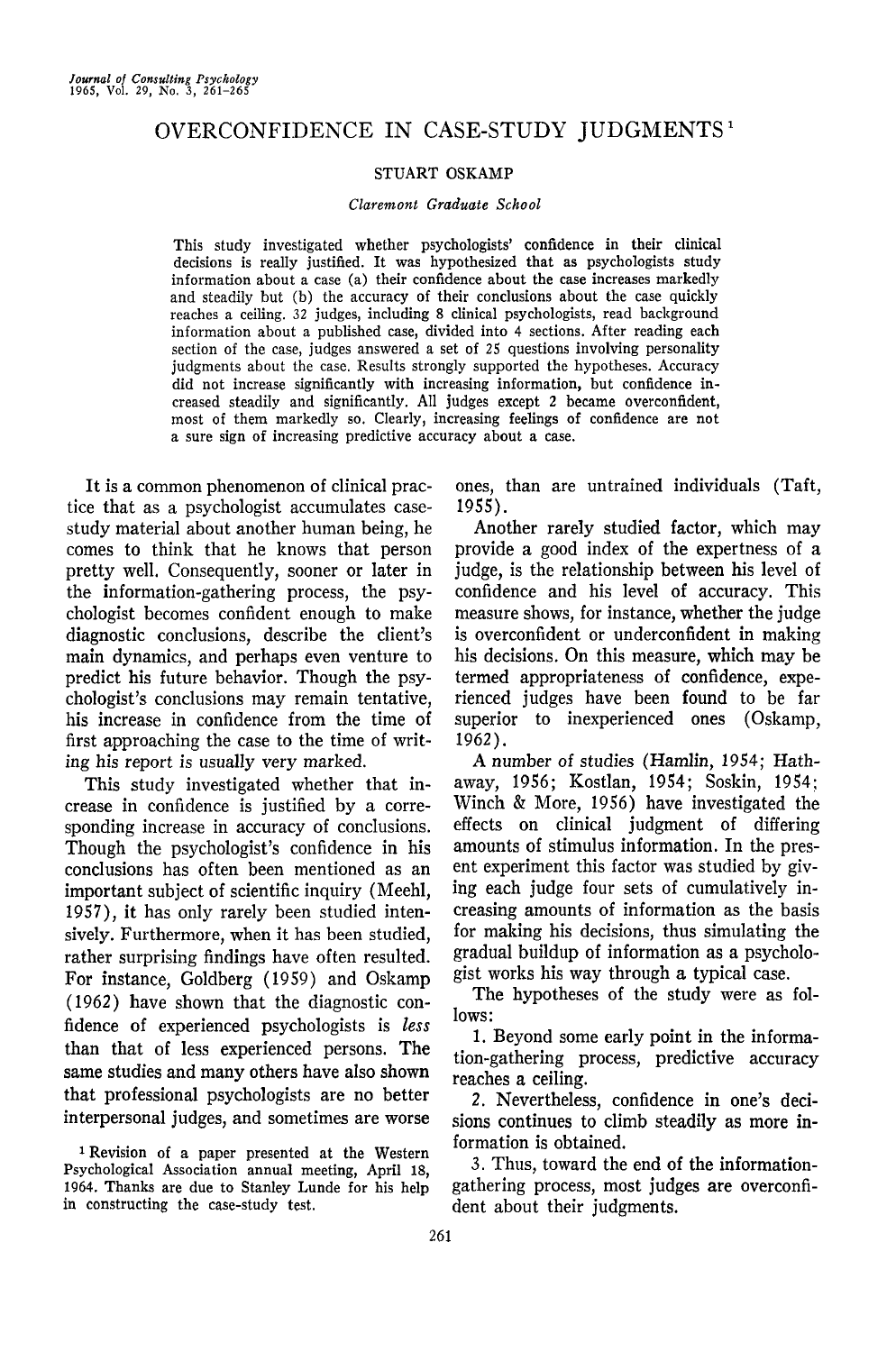## **PROCEDURE**

Since it was desired to simulate the usual clinical situation as closely as possible, an actual case study was chosen as the information to be given to the judges. The case finally chosen was selected because of its extensiveness, its description of many pertinent life incidents, and the fact that it involved a relatively normal individual (i.e. a case of adolescent maladjustment who had never been psychiatrically hospitalized). It was the case of Joseph Kidd, reported by White (1952) in his book, *Lives in Progress."*

Historical background material from this case was summarized and organized into chronological sets of information which were presented to the judges in four successive stages. Stage 1 contained only the following brief demographic information about the case, in order to test for the "psychological chance" level of predictive accuracy (Patterson, 1955):

Joseph Kidd (a pseudonym) is a 29 year old man. He is white, unmarried, and a veteran of World War II. He is a college graduate, and works as a business assistant in a floral decorating studio.

Stage 2 added  $1\frac{1}{2}$  single-spaced typed pages of material about Kidd's childhood, through age 12. Stage 3 (2 pages) covered his high school and college years, and Stage 4 (1<sup>}</sup> pages) covered his army service and later activities up to age 29.

# *Case-Study Test*

In order to have a basis for determining the accuracy of the judges, a multiple-choice case-study test was constructed, using a method similar to that of Soskin (1954). Items dealt with Kidd's customary behavior patterns, attitudes, interests, and typical reactions to actual life events. Examples of some of these items are given in Table 1.

Items were constructed only where there was fairly objective criterion information presented in the case, either factual data or well-documented conclusions. The four incorrect alternatives for each item were made up with the help of sentence-completion responses to the item stems by psychology graduate students. They were constructed in such a way as to be clearly wrong, based on the published case material, but to be otherwise convincing and "seductive" alternatives. None of the items had their answers contained in the summarized case material; instead, judges were expected to follow the usual procedure in clinical judgment (McArthur, 1954) by forming a personality picture of Kidd from the material presented and then predicting his attitudes and typical actions from their personality picture of him.

## *Judges*

Judges were drawn from three groups with varying amounts of psychological experience: *(a)* 8 clinical psychologists employed by a California state hospital, all of whom had several years of clinical experience, and 5 of whom had doctor's degrees; <sup>8</sup>  $(b)$  18 psychology graduate students;  $4$  and  $(c)$  6 advanced undergraduate students in a class in personality. None of the judges was in any way familiar with the hypotheses of the study.

Judges took part in the experiment in small groups ranging from four to nine in size, but each worked at his own individual pace with his own sheaf of materials. After reading each stage of the case, the judge answered all 25 questions of the case-study test before going on to read the next stage. In addition to answering the questions, the judge also indicated on each item how confident he was that his answer was correct.

# *Confidence Judgments*

The confidence judgments were made using a scale devised by Adams (1957) which defines confidence in terms of expected percentage of correct decisions. Since there were five alternatives for each test item, the scale began at 20% (representing a completely chance level of confidence) and extended to 100% (indicating absolute certainty of correctness). In addition to providing a clearly understood objective meaning for confidence, this scale has the great advantage of allowing a direct comparison between the level of accuracy and the level of confidence. Thus, for example, if a judge got 28% of the items correct and had an average confidence level of 43%, he could clearly be said to be overconfident.

#### **RESULTS**

This judgment task proved to be a very difficult one, at least with the amount of case material provided. No judge ever reached 50% accuracy, and the average final accuracy was less than 28%, where chance was *20%* (a nonsignificant difference). However, this low level of accuracy serves to provide an even more dramatic test of the hypotheses of the study.

A preliminary analysis was carried out to compare the scores of the three groups of judges, though no hypotheses had been formulated about their relative performance. These results clearly indicated that there were no significant differences among the three

4 About half of these graduate students had had some clinical or counseling experience, and one or two may possibly have been equivalent to the clinical psychologists in level of psychological experience.

3 One additional clinical psychologist was tested, but results had to be discarded due to failure to understand and follow the instructions. This problem did not occur with any of the students.

<sup>2</sup> Use of this case had the disadvantage that a few judges remembered reading this material at some time during their training, but all but one reported that their earlier contact did not help them at all in the present study. Since their accuracy scores corroborated this impression, their results were retained in the data analysis.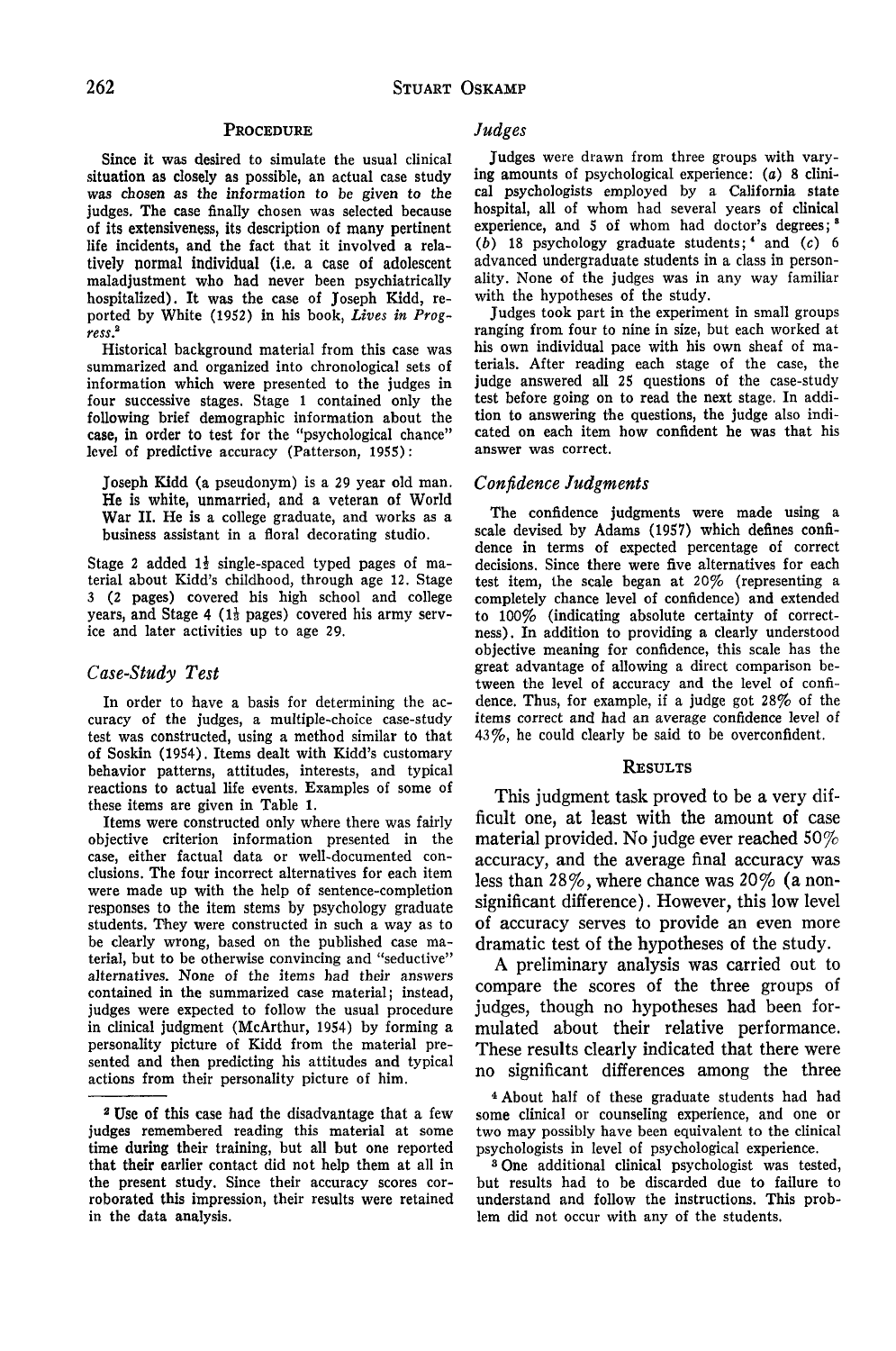## TABLE 1

SAMPLE ITEMS FROM THE CASE-STUDY TEST

- S. During college, when Kidd was in a familiar and congenial social situation, he often:
	- a. Tried to direct the group and impose his wishes on it.
	- b. Stayed aloof and withdrawn from the group.
	- c. Was quite unconcerned about how people reacted to him.
	- d. Took an active part in the group but in a quiet and modest way.
	- e. Acted the clown and showed off.<sup>8</sup>
- 10. Later during his Army service, as an officer and detachment commander, Kidd's attitude toward handing out punishment was:
	- a. He was very disturbed by it because he preferred to be on the same level as other men, not over them.<sup>8</sup>
	- b. He disliked it because he could never make a decision as to what to do.
	- c. He avoided it as completely as possible because he felt that it was wrong to punish men no matter what they had done.
	- d. He was happy because it gave him a chance to be in control of a situation and to be looked up to.
	- e. He took a sadistic delight in disciplining others to make up for the times he had been punished.
- IS. Kidd's present attitude toward his mother is one of:
	- a. Love and respect for her ideals.
	- b. Affectionate tolerance for her foibles.
	- c. Combined respect and resentment.<sup>8</sup>
	- d. Rejection of her and all her beliefs.
	- e. Dutiful but perfunctory affection.
- 20. In conversations with men, Kidd:
	- a. Prefers to get them to talk about their work or experiences.<sup>8</sup>
	- b. Likes to do most of the talking about subjects with which he is familiar.
	- c. Prefers to debate with them about religion or their philosophy of life.
	- d. Likes to brag about his Army days or college exploits.
	- e. Confines his discussion mainly to sports, sex, and dirty jokes.
- 25. Kidd's attitude toward his life as a business assistant is shown by his recent decision to:
	- a. Stay in his present position for at least a few more years.
	- b. Expand the business by building another shop in a nearby town.
	- c. Leave his job and open up his own flower shop.
	- d. Make job applications to several larger companies in fields similar to his present line of work.
	- e. Strike out on his own and find a different kind of job.<sup>a</sup>

<sup>a</sup> Correct answer.

groups of judges either in accuracy, in confi- The first line of Table 2 shows that the dence, or in total number of changed answers, fluctuation in accuracy over the four stages of The Stage 4 confidence scores were consistent the case was significant. However, a Duncan with previous studies (Goldberg, 1959; Os- multiple-range test (Edwards, 1960, p. 136) with previous studies (Goldberg, 1959; Oskamp, 1962) in showing the more experienced showed that this significance was due primarjudges to be *less* confident than the less ex- ily to the drop in accuracy at Stage 2. Comperienced judges, but in this study these re- paring Stage 1 accuracy with Stage 4 acsults did not approach significance. curacy showed no significant change  $(t = 1.13,$ 

Table 2, where the successive columns show ing a ceiling on accuracy was not only supthe judges' mean scores as they received sue- ported, but in this experiment there was no cessively greater amounts of information. As a significant increase in accuracy at all with result of the previous statistical tests, results increasing information! result of the previous statistical tests, results for all 32 judges are combined in this table. Hypothesis 2 is tested in the second line of

The main results of the study are shown in  $df = 31$ ). Thus, the first hypothesis concern-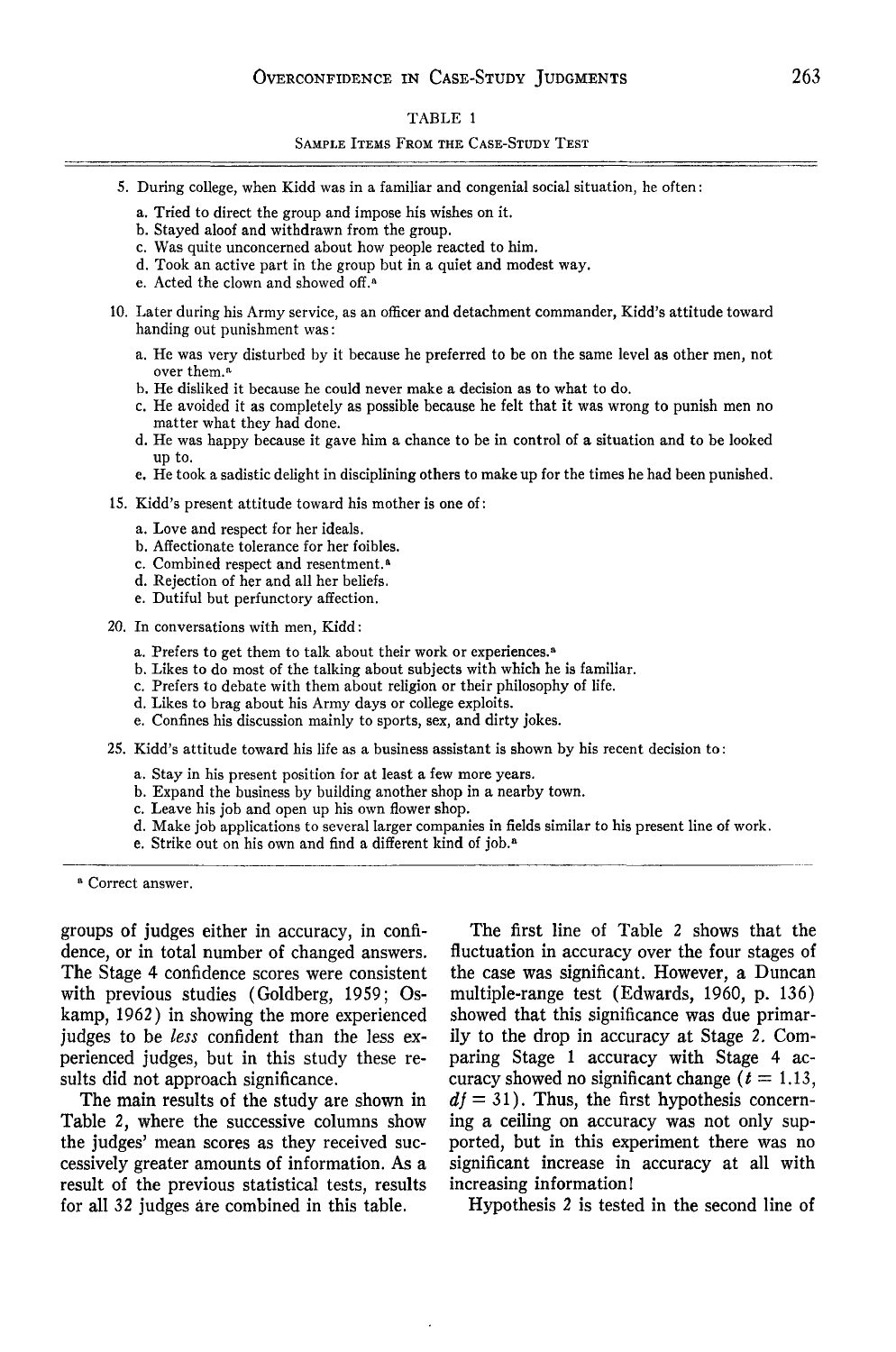Table 2. There we see, as predicted, a striking and extremely significant rise in confidence from  $33\%$  at Stage 1 to  $53\%$  at Stage 4.

Finally, results of Hypothesis 3 are indicated by a comparison of the first and second lines of the table. At Stage 1 the average amount of overconfidence was 7 points; at Stage 4 it was 25 points, a difference significant far beyond the .001 level  $(t = 5.14,$  $dt = 31$ .

Sometimes group means may be significant but misleading because they may conceal individual subjects who perform contrary to prediction. That this was not the case here is clearly shown by the following figures for individual judges. Of the 32 judges, 14 increased in accuracy from Stage 1 to Stage 4, while 6 remained the same, and 12 decreased —a completely random result. By contrast, all judges except 2 increased in confidence, and most increased markedly.<sup>6</sup> At Stage 1 almost half of the judges (13 out of 32) were not overconfident; by Stage 4 only 2 remained underconfident—a highly significant change  $(y^2 = 9.1, p < .01).$ 

Another interesting result of the study is contained in the last line of Table 2, which shows the average number of items on which the judges changed their answers at each stage of the case. This measure shows that as more information was presented, the number of changed answers *decreased* markedly and significantly. This finding suggests that the judges may frequently have formed stereotype

5 One of the two judges who decreased in confidence, an undergraduate, later stated that he would normally have increased in confidence, but he had just been engaged in a computer research project in which the computer had repeatedly given incorrect results, to the point where he had completely lost his confidence even in computers.

conclusions rather firmly from the first fragmentary information and then been reluctant to change their conclusions as they received new information. At any rate, the final stage of information seems to have served mainly to confirm the judges' previous impressions rather than causing them to revamp their whole personality picture of Kidd.

# **DISCUSSION**

Careless generalization of these findings must certainly be avoided. There are three main factors about this study which might possibly limit the generality of the results, (a) The case may not be similar to the ones with which most psychologists are used to working, *(b)* The test items may not represent the sorts of behaviors which psychologists are used to predicting, *(c)* The judges may not have been good representatives of psychological decision makers. In answer to these possible objections it should be pointed out that the case, the test items, and the clinical judges were all chosen with the intention of approximating as closely as possible the situations found in actual psychological practice.

Even if these possible objections were to be granted though, some clear-cut conclusions can be drawn. Regardless of whether the task seemed strange or the case materials atypical, the judges' confidence ratings show that *they became convinced of their own increasing understanding of the case.* As they received more information, their confidence soared. Furthermore, their certainty about their own decisions became entirely out of proportion to the actual correctness of those decisions.

Thus, though this result may not hold for every psychologist and every type of decision,

| TABLE 2 |                                                         |  |  |  |  |  |  |  |  |
|---------|---------------------------------------------------------|--|--|--|--|--|--|--|--|
|         | PERFORMANCE OF 32 JUDGES ON THE 25-ITEM CASE-STUDY TEST |  |  |  |  |  |  |  |  |

| Measure                                | Mean Score |      |                 |         |       |      |
|----------------------------------------|------------|------|-----------------|---------|-------|------|
|                                        | Stage 1    |      | Stage 2 Stage 3 | Stage 4 |       |      |
| Accuracy $(\%)$                        | 26.0       | 23.0 | 28.4            | 27.8    | 5.02  | .01  |
| Confidence $(\%)$<br>Number of changed | 33.2       | 39.2 | 46.0            | 52.8    | 36.06 | .001 |
| answers                                |            | 13.2 | 11.4            | 8.1     | 21.56 | .001 |